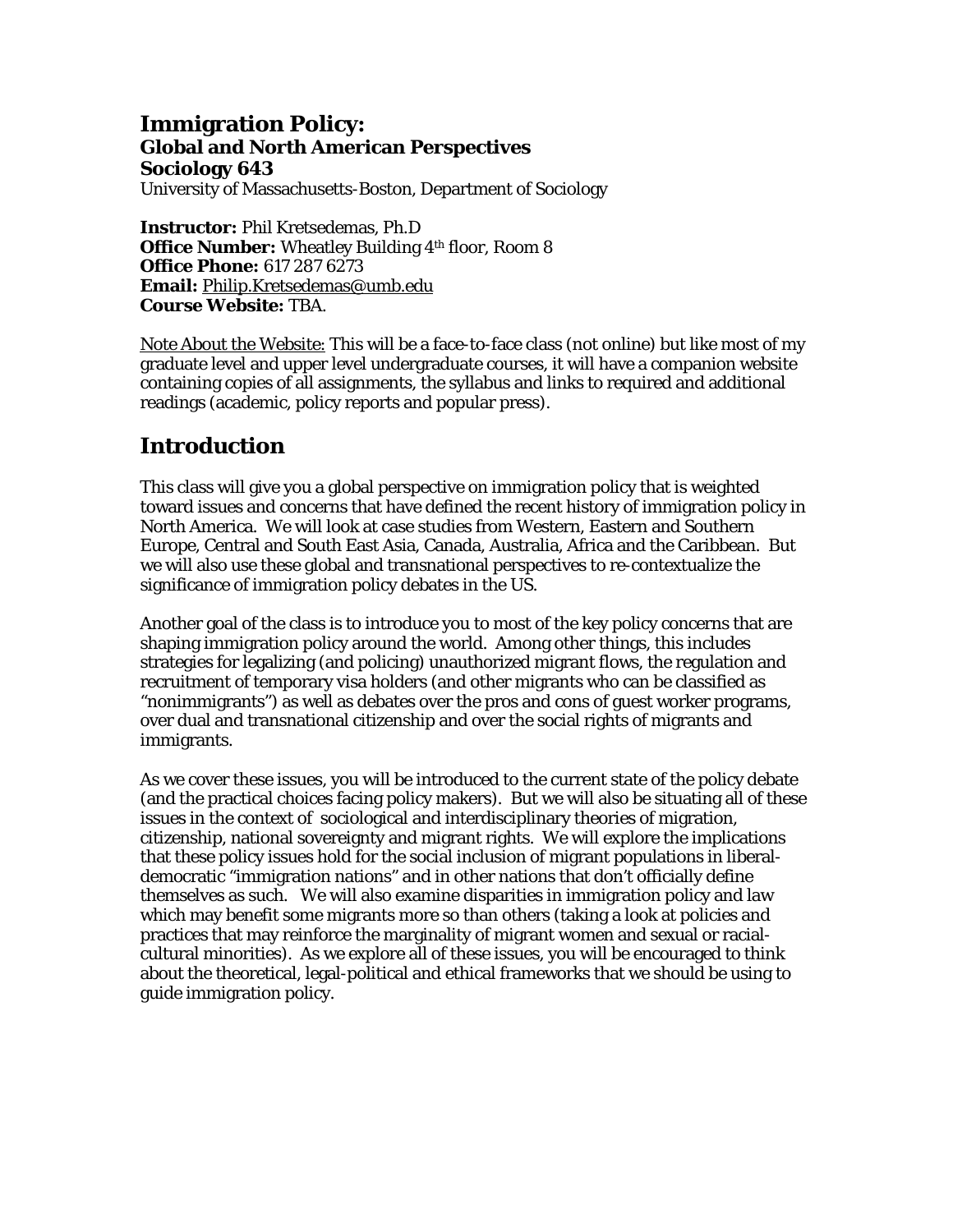# **Required Text and Readings**

Wayne Cornelius, Takeyuki Tsuda, Philip Martin and James Hollifield, eds., Controlling Immigration: A Global Perspective, 2<sup>nd</sup> Edition, (Stanford, CA: Stanford University Press, 2004)

Reading Packet: Most of our required readings for this class will be individual book chapters, journal articles and some government and nonprofit policy reports and court documents. These readings will be made available as part of reading packet or, when possible, posted on the class website. See course schedule for a list of these readings.

Current Immigration Policy Issues: Please also note that news coverage of recent developments in immigration law (in the US and worldwide) will be used to frame our class discussions and will be added to some of our readings (and website content). This content is not listed in the course schedule. It will be custom-tailored to the course, each time it is offered.

# **Course Requirements**

| <b>Attendance</b>                          | 10 <sub>pts</sub> |
|--------------------------------------------|-------------------|
| Weekly Essays (8 at 5pts each)             | 40 <sub>pts</sub> |
| Session Leader (1 at 15pts)                | 15 <sub>pts</sub> |
| <b>Final Paper Preparation Assignments</b> | 10 <sub>pts</sub> |
| <b>Final Paper (Final Draft)</b>           | 25 <sub>pts</sub> |
| Total                                      | 100pts            |

# **Requirements (detail)**

**Attendance:** Since this is a seminar-style class, driven by student discussion, it's imperative that you show up on a regular basis! The attendance grade is solely on your presence in our class sessions. Please note that if you arrive late or leave early, you may forfeit a portion of your attendance grade for that session (depending on how much of the class you miss). Please also note that a participation score has been factored into the grade for the weekly essay assignments (see below).

Note: The per session point value for the attendance grade will be determined when the course is actually taught for the first time, and I know exactly how many sessions I have for the course.

**Weekly Essays:** With the exception of the first class, there will be a short essay assignment accompanying all of our weekly readings. The essay questions will be posted on our class website (along side the reading list, as well as containing suggestions for additional readings).

You are expected to complete 8 of these essays throughout the course of the class (which means you should write an essay for approximately two thirds of our regular class sessions). All of these essays should be approximately 3-5 pages in length. The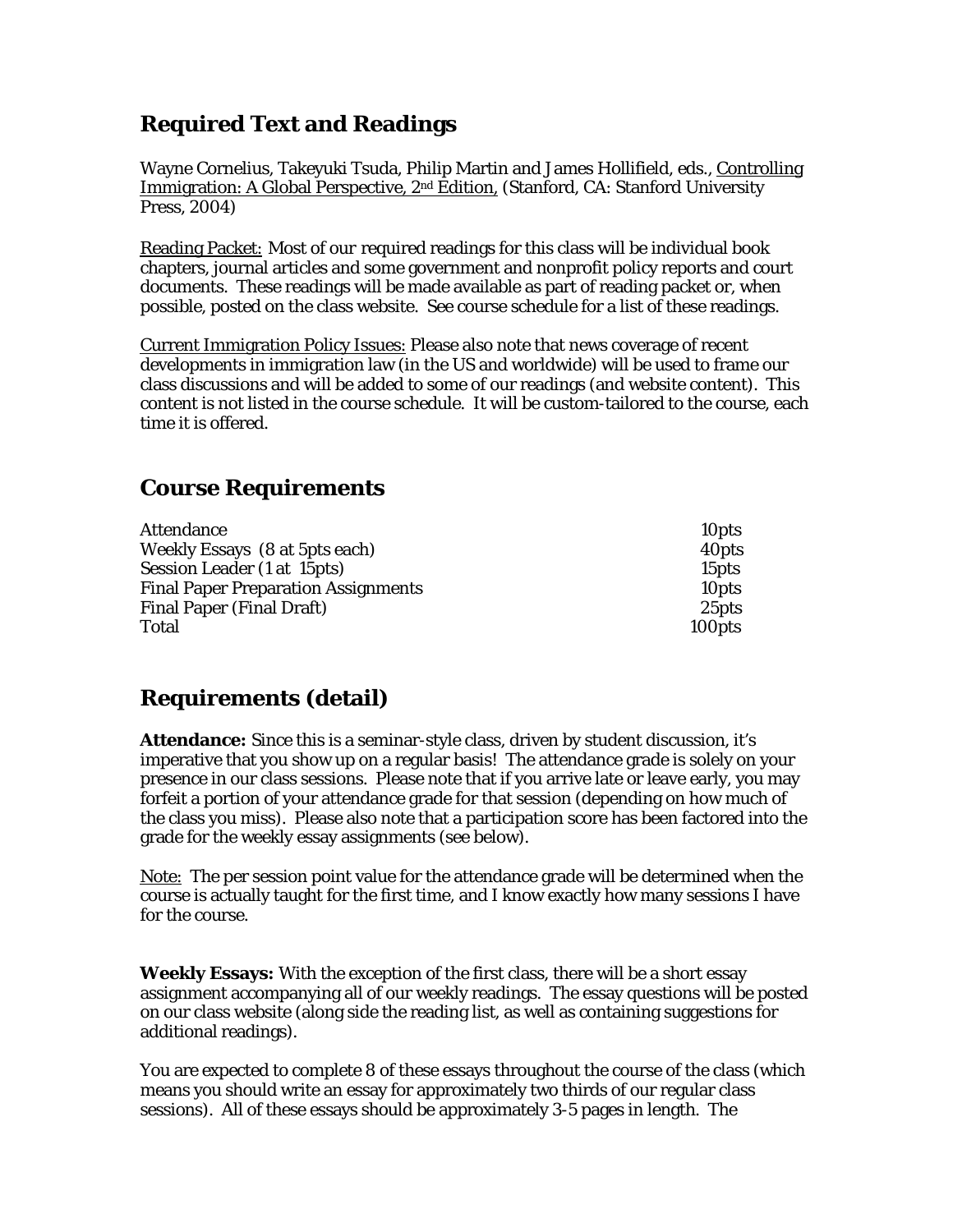questions will change from week to week, but the general goal will be to get you to synthesize the core themes and issues raised by the readings and to us them to 1) discuss practical legal-policy options and 2) relate the discussion to relevant social theory (theories of the migration process, migrant rights, national sovereignty, the ethics of migration policy etc).

These essays will always be due at the beginning of the same class session in which we will be discussing the assigned readings. You will be expected to share some of your reflections from your essay in our discussion of the readings. Each essay will be worth 5 points. One (1) of these five points will be based on your participation in our class discussion of the readings.

**Session Leader:** You are required to sign up to be a session leader for one of our class sessions. As a session leader, you are required to collaborate with your partners (you will have at least one) to prepare and implement a discussion-exercise, which should span 30-45 min. This discussion-exercise will take place after our discussion of the reading notes for that day of class. The exercise should introduce us to new data or a case study which is relevant to our session topic (but which doesn't come from our required readings for that day).

After briefly introducing us to this new data, case study or theory—you will pose 1-2 questions for us to explore further. At this point, you can choose to moderate the ensuing discussion as a large group—or break the class down into a series of small groups. You also choose to give everyone the same question and same data to explore or give us a different combination of questions and data or case studies to explore (as long as they are all clearly connected to your central theme). You will be given maximum creative freedom to plan this discussion-exercise and the instructor will work with you (as requested) to help you plan the exercise.

Session leaders will be evaluated as follows. Please note that the session plan and implementation scores are all team grades (all team members get the same grade).

### Session Plan (up to 5pts)

To receive full points, you should email a skeleton outline of your session plan to the instructor at least one day before the class session. It is also strongly recommended that you consult with the instructor the week before your scheduled presentation day (to get tips on additional materials, presentation strategies etc). Your session plan should include:

- An outline of the structure of your presentation from start to finish-- including a brief description of the tasks that will be carried out by all of the team members. Who will introduce & review the materials? Who will introduce the questions? Who will moderate the group discussion or run the small group sessions? Will any one make a closing statement? Etc
- Full citation for the new materials that you plan to introduce to the class (including weblink or pdf if available) and a brief description of the specific excerpts (with page #s) that you will be using.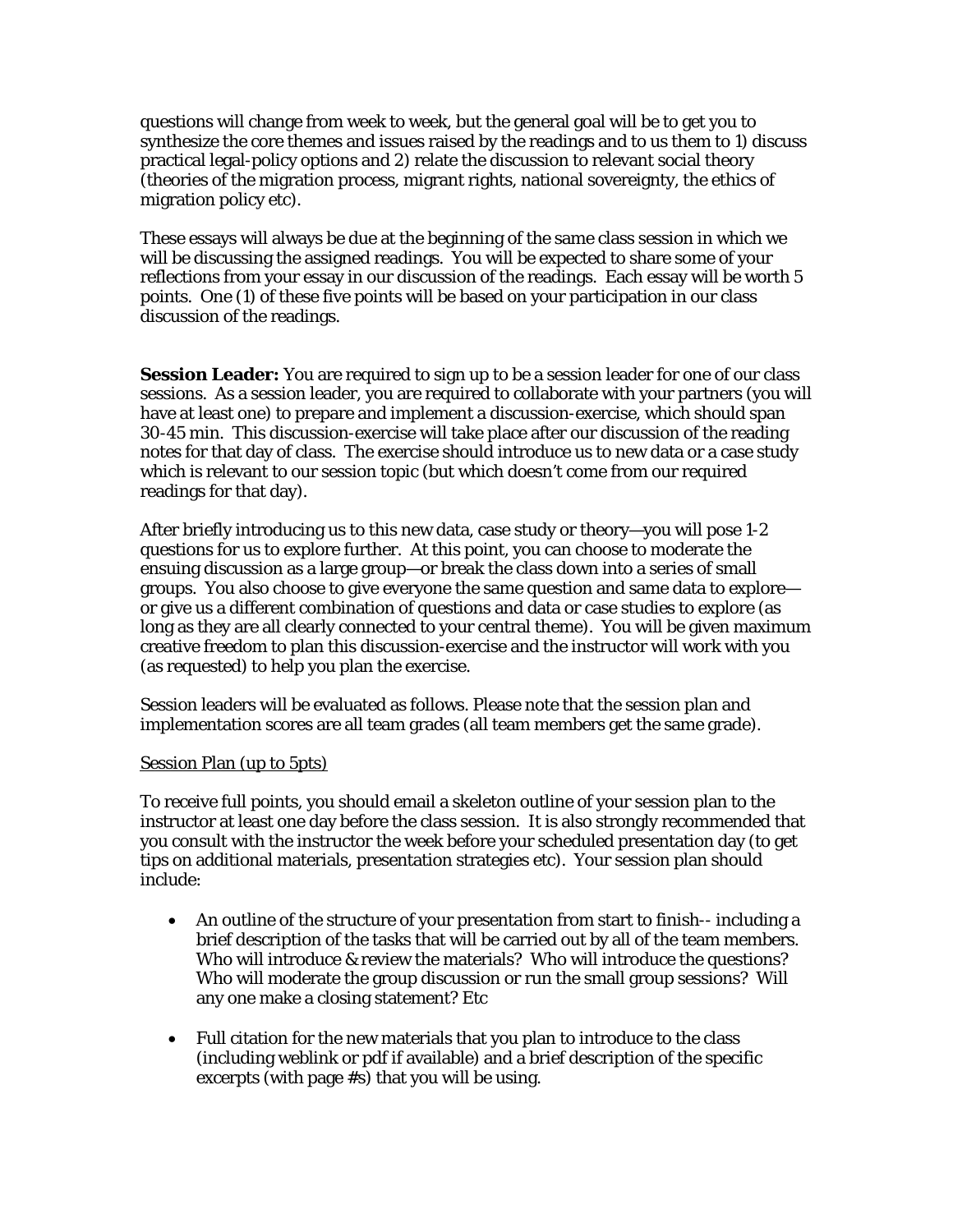A list of the question or questions that you will be using to guide the discussion.

Your session plan will be graded on its 1) timely submission, 2) thoroughness (it should cover all the areas above), 3) relevance to the themes for that day's class session and 4) the originality of your questions.

### Implementation (up to 5pts)

Your discussion-exercise must be implemented as a single, integrated presentation—not as two or three separate presentations (one for each session leader). The implementation grade will be based on

- 1) how well the session leaders work together as a team to guide the exercise,
- 2) adherence to time constraints (with more penalties accruing for exercises that come up short—under 30 min—as opposed to those that run a little long—over 45 min),
- 3) the clarity of the introductory talk (is it clear that the session leaders understand the materials and did they do a good job of explaining how their materials and questions connect to theme of today's class) and
- *4)* stimulating and moderating the class discussion.

## **Final Paper Preparation Assignments**

Throughout the class, you will be required to complete several assignments that will prepare you for submitting your final paper (which is due during the week of final exams). *You are encouraged to submit all of these assignments by email*.

### Thesis Statement (2pts)

Your thesis statement can explore any aspect of immigration policy (but please consult the instructor if you plan on exploring an issue that is not included on the syllabus). The thesis statement should be no more than 2-3 typewritten paragraphs (approx 1 page, double spaced). For full points, please make sure to use your thesis statement to express an argument or a hypothesis. It is not sufficient to merely turn in a "paper topic." You need to outline an explanatory framework (something that you plan to "prove", whether this is a relationship—causal or otherwise—between variables, the inadequacy or superiority of a particular theoretical perspective, evidence of a particular policy outcome etc).

### Expanded Thesis & Sources (4pts)

For this assignment you are required to develop your thesis argument in more detail (responding to the instructor's commentary on your original thesis, suggested 3-5 page description) and provide a list of five to seven (or more) "general research" sources. Please note that none of our class readings will count as a source for the purpose of this assignment (though you should still cite class readings that you think are relevant). These must also be original sources that you found through your own research.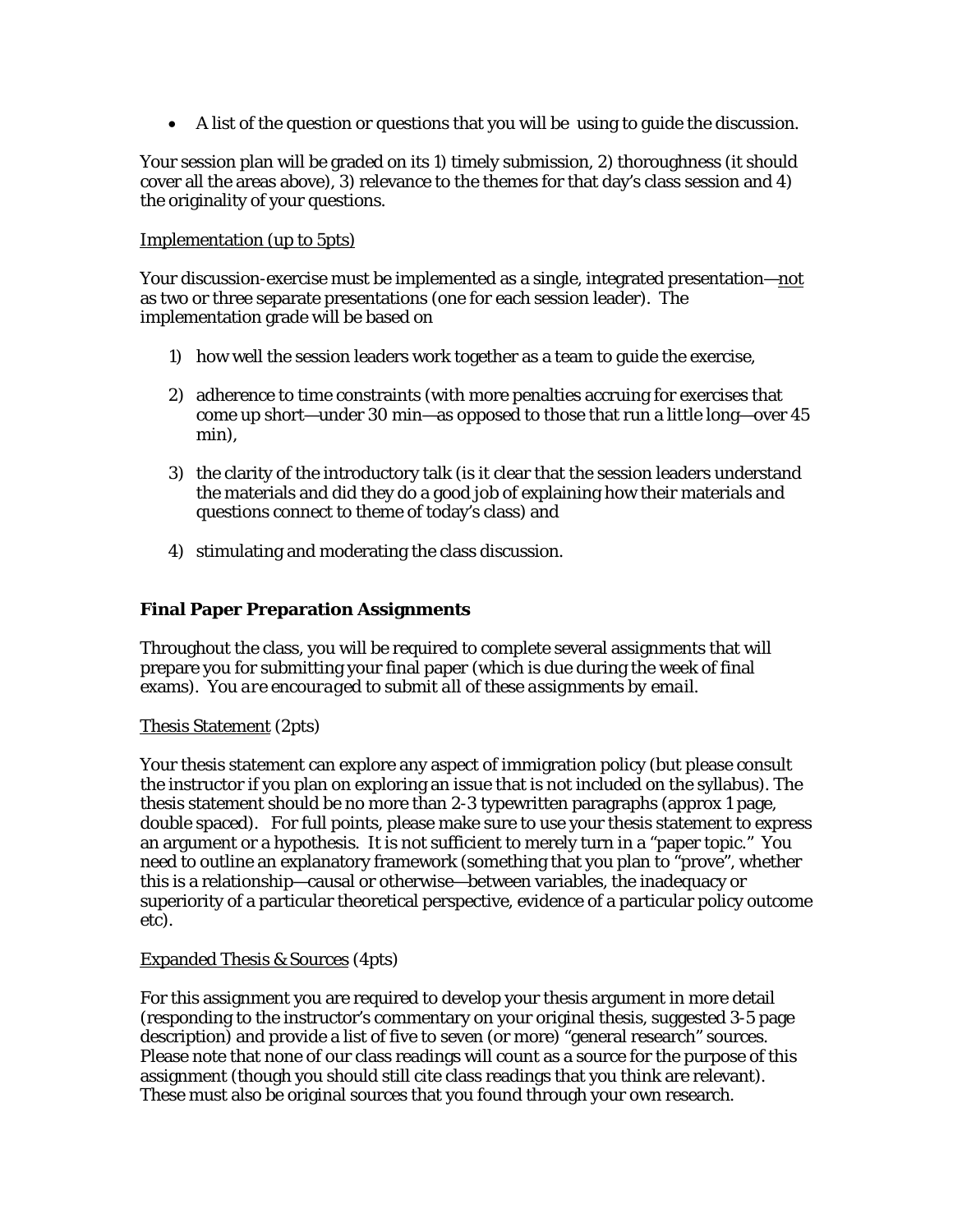A "general research" source can include publications from academic journals, government reports, legal documents and reports from nonprofit agencies. News coverage does not count as a "general research" source, though you should still make sure to cite all news sources that you reference in your paper.

## Rough Draft with Full Outline & Additional Sources (4pts)

For this assignment, you are required to provide a 7-10 page beginning draft of your final paper (approximately one third the length of your final paper assignment). You should also provide a skeleton draft outline of the "remaining portions" of your paper (the portions not covered in the draft). Finally, you should also included an updated list of your sources—which should include at least ten "general research" sources (not including required readings for class).

**Final Paper:** The final paper should be 20-30 pages in length and should include at least 20 "general research" sources (at least half of which must come from academic journals or books published by university/academic presses—the rest can be government or nonprofit policy reports, court documents from important immigration legal cases and etc). The "final submission" of the final paper is worth 25 points. This grade will be based on the following:

- Clarity and Originality of Thesis, 5pts
- Coherency of Argument, 5pts
- Supporting Evidence, 10pts
- Minimum # of Required Sources, 3pts
- Use of Proper Citation Style (APA, MLA…any academic citation style will do), 2pts

## **Course Policies**

**Extra Credit:** There are no extra credit options for this course.

**Missed/Late Assignments:** Details are listed under the assignment descriptions above (for essays and the final paper).

**Arranging an Incomplete:** Incompletes will not be awarded to students who have missed a significant portion of the class (as a general rule, you should have 70 percent of the course work already completed and regularly attended the class throughout the semester to qualify for an incomplete). If you are granted an Incomplete you will be required to sign an agreement with the instructor that stipulates exactly what you need to complete for the class and the expected deadline for completion of these assignments. If you need to arrange an incomplete it is your responsibility to contact the instructor as soon as possible—by the last week of regular class at the very latest. If you wait until after the deadline for submitting grades to request an incomplete you have waited too long! Your grade will have already been entered based on the work completed and will not be changed.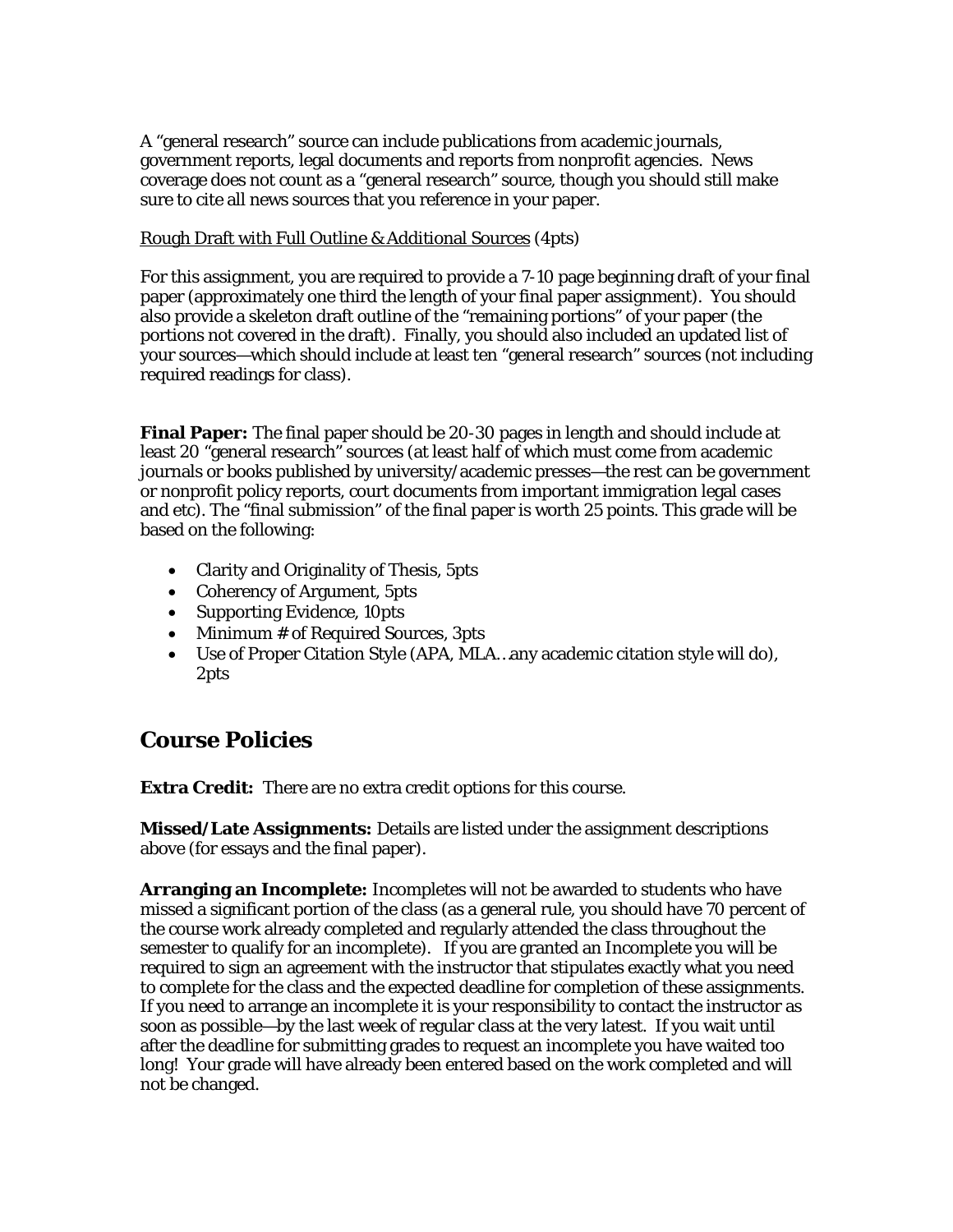**Accommodations for Students With Disabilities:** Section 504 of the Americans with Disabilities Act of 1990 offers guidelines for curriculum modifications and adaptations for students with documented disabilities. If applicable, students may obtain adaptation recommendations from the Ross Center for Disability Services, Campus Center, UL Room 211, (617-287-7430). If this applies to you, you must present these recommendations to each professor within a reasonable period, preferably by the end of the Add/Drop period.

**Statement & Policy on Academic Honesty:** Please note that writing assignments are a the central component of this course and it is vitally important that this writing reflects your original thoughts and reflections! Any time that you intentionally or unintentionally incorporate a verbatim phrase or sentence from another source without properly citing this source, you are plagiarizing. Other breaches of academic honesty include submitting previously written assignments from prior courses as "new" papers, and taking tests/quizzes for other students. Depending on their severity, breaches of academic honesty can result in a failing grade for the assignment, removal from the course (with a failing grade for the course), or expulsion from one's academic program. Please note that plagiarism is among the most serious breaches. For a detailed overview of the UMass Boston Code of Student Conduct visit.

http://www.umb.edu/academics/undergraduate/office/students/CodeofStudentConduct.html

## **Course Schedule**

## **Week 1**

Introduction to Global Trends in Immigration Policy Patterns of convergence, divergence and the "liberal paradox"

- Chapter 1 in Controlling Immigration.
- James Hollifield, "The Emerging Migration State" International Migration Review, 38: 3 (2004), 885-912.
- Saskia Sassen, "Regulating Immigration in a Global Age: A New Policy Landscape," Annals of the American Academy of Political and Social Science, 570 (2000), 65-77.
- Patrick Weil, "Access to Citizenship: A Comparison of 25 Nationality Laws," in T. Aleinikoff and D. Klusmeyer, eds., Citizenship Today, (Washington DC: Carnegie Endowment), 17-35.

## **Week 2**

Theoretical Perspectives on Migration

- Christian Joppke, "Why Liberal States Accept Unwanted Migration" World Politics, 50: 2 (1998), 266-293.
- Ogbu Kalu, "The Andrew Syndrome: Models in Understanding Nigerian Diaspora," in J. Olupona and R. Gemignani, eds., African Immigrant Religions in America, (New York: NYU Press, 2007) ,61-88.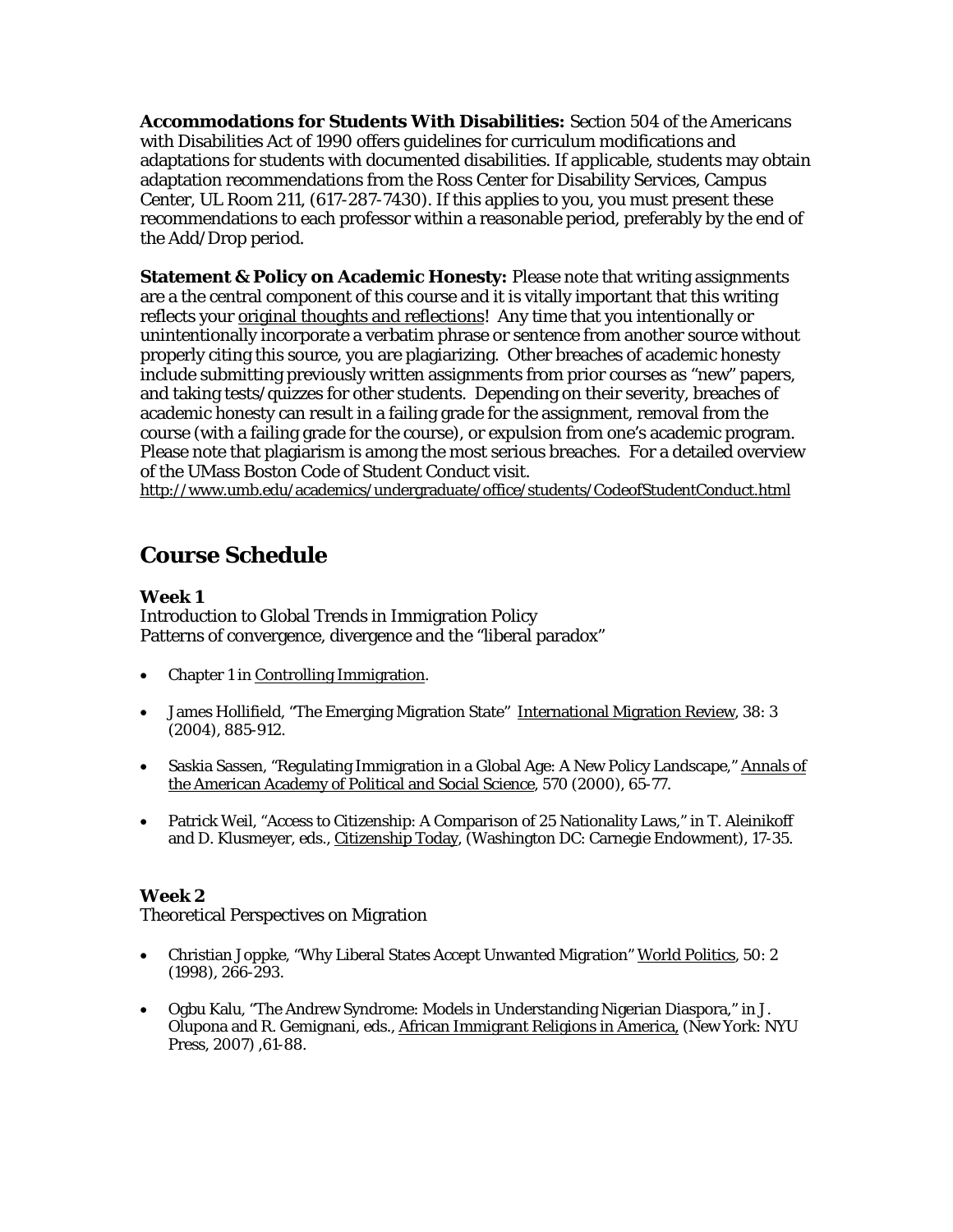- Douglas Massey et. al., "An Evaluation of International Migration Theory: The North American Case," Population and Development Review, 20: 4 (1994), 699-751.
- Saskia Sassen-Koob, "Towards a Conceptualization of Immigrant Labor," Social Problems, 29: 1 (1981), 65-85.
- Nina Glick Schiller, Linda Basch, Cristina Szanton Blanc, "From Immigrant to Transmigrant: Theorizing Transnational Migration," Anthropological Quarterly, 68: 1 (1995), 48-63.
- Aristide Zolberg, "The Next Waves: Migration Theory for a Changing World," International Migration Review, 23: 3 (1989), 403-430.

### Ethics and Immigration Policy

- Veit Bader, "The Ethics of Immigration", Constellations*,* 12: 3 (2005) 331-361.
- Seyla Benhabib, The Rights of Others: Aliens, Residents and Citizens*, (*Cambridge: Cambridge University Press, 2004), 95–105.
- Joseph Carens, "The Rights of Irregular Migrants", Ethics and International Affairs, 22 (2008) 163-186.
- Mathais Risse, "On the Morality of Immigration,"Ethics & International Affairs, 22 (2008) 25-40.
- Jonathon Seglow, "The Ethics of Immigration", Political Studies Review, 3 (2005) 317-344.
- Andy Storey, "The Ethics of Immigration Controls: Issues for Development NGOs," Development in Practice, 4: 3 (1994), pp. 199-209

### **Week 4**

Regulating Temporary Visa Holders Theoretical Perspectives. Policy Questions and Ethical Implications

- Payal Banerjee, "Transnational subcontracting, Indian IT workers, and the US visa system", Women's Studies Quarterly, 38: ½, (2010), 89-110.
- George Borjas, "The Labor-Market Impact of High-Skill Immigration," The American Economic Review, 95: 2,(2005), 56-60.
- Philip Kretsedemas, Chapter 2 in The Immigration Crucible, (New York: Columbia University Press, 2012).
- E. Neumayer, "Unequal access to foreign spaces: how states use visa restrictions to regulate mobility in a globalized world", Transactions/ Institute of British Geographers, 31, (2006) 72–84.
- G. Papademetriou, D. Meissner, M. Rosenblum and M. Sumption, Aligning Temporary Visas with US Labor Market Needs: The Case for a New System of Provisional Visas, (Washington DC: Migration Policy Institute, 2009).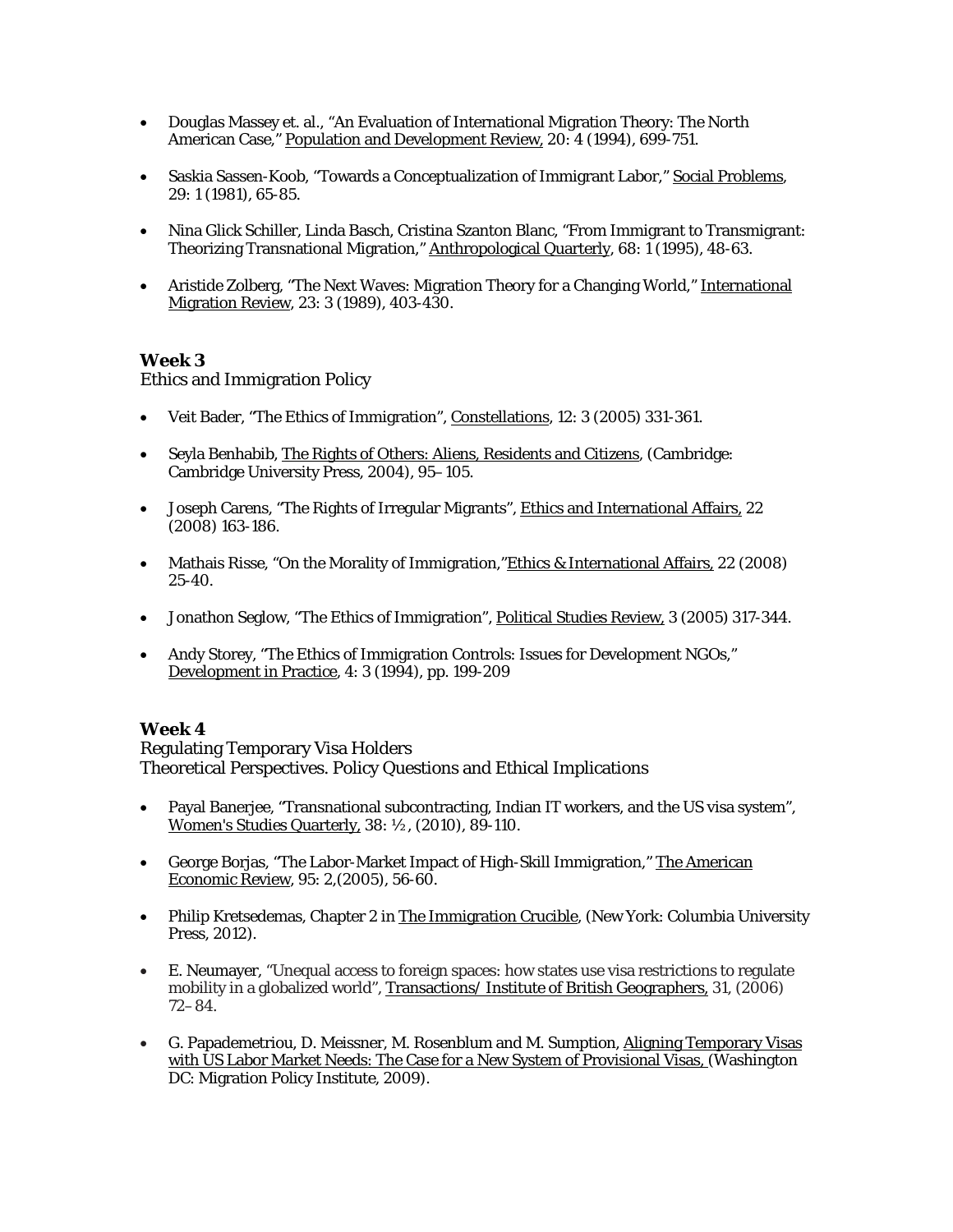M. Rosenzweig, "Global wage differences and international student flows", Brookings Trade Forum, (2006) 57-86.

## **Week 5**

The Guest Worker Debate: Comparing the US and Germany

- Chapters 2 and 6 in Controlling Immigration.
- Vernon Briggs, "The 'Albatross' of Immigration Reform: Temporary Worker Policy in the United States," International Migration Review, 20: 4, (1986), 995-1019.
- Stephen Castles, "The Guest-Worker in Western Europe An Obituary," International Migration Review, 20: 4, (1986), 761-778.
- Christian Joppke, "The Evolution of Alien Rights in the US, Germany and the European Union," in T. Aleinikoff and D. Klusmeyer, eds., Citizenship Today, (Washington DC: Carnegie Endowment), 36-62.
- Martin Ruhs and Ha-Joon Chang,"The Ethics of Labor Immigration Policy," International Organization, 58:1 (2004), 69-102.
- Otey Scruggs, "Texas and the Bracero Program, 1942-1947," Pacific Historical Review, 32: 3, (1963), 251-264.

### **Week 6**

Defining and Regulating Migrant Illegality: Comparing the US and France

- Chapters 2 and 5 in Controlling Immigration.
- Nicholas DeGenova, "Migrant 'Illegality' and Deportability in Everyday Life," Annual Review of Anthropology, 31 (2002), 419-447.
- Didier Fassin, "Compassion and Repression: The Moral Economy of Immigration Policies in France," Cultural Anthropology, 20: 3 (2005), 362-387.
- Donald Kerwin, More than IRCA: US Legalization Programs and the Current Policy Debate (Washington DC: Migration Policy Institute, 2010).
- Mae Ngai, "The Strange Career of the Illegal Alien: Immigration Restriction and Deportation Policy in the United States, 1921-1965," Law and History Review, 21: 1 (2003), 69-107.
- Catherine Raissiguier, Chapter 3 in Reinventing the Republic : Gender, Migration, and Citizenship in France, (Stanford CA: Stanford University Press, 2005).

### **Week 7**

Mexican Immigration and the Politics of Border Control in the US

 Robert R. Alvarez, Jr., "The Mexican-Us Border: The Making of an Anthropology of Borderlands," Annual Review of Anthropology, 24 (1995), 447-470.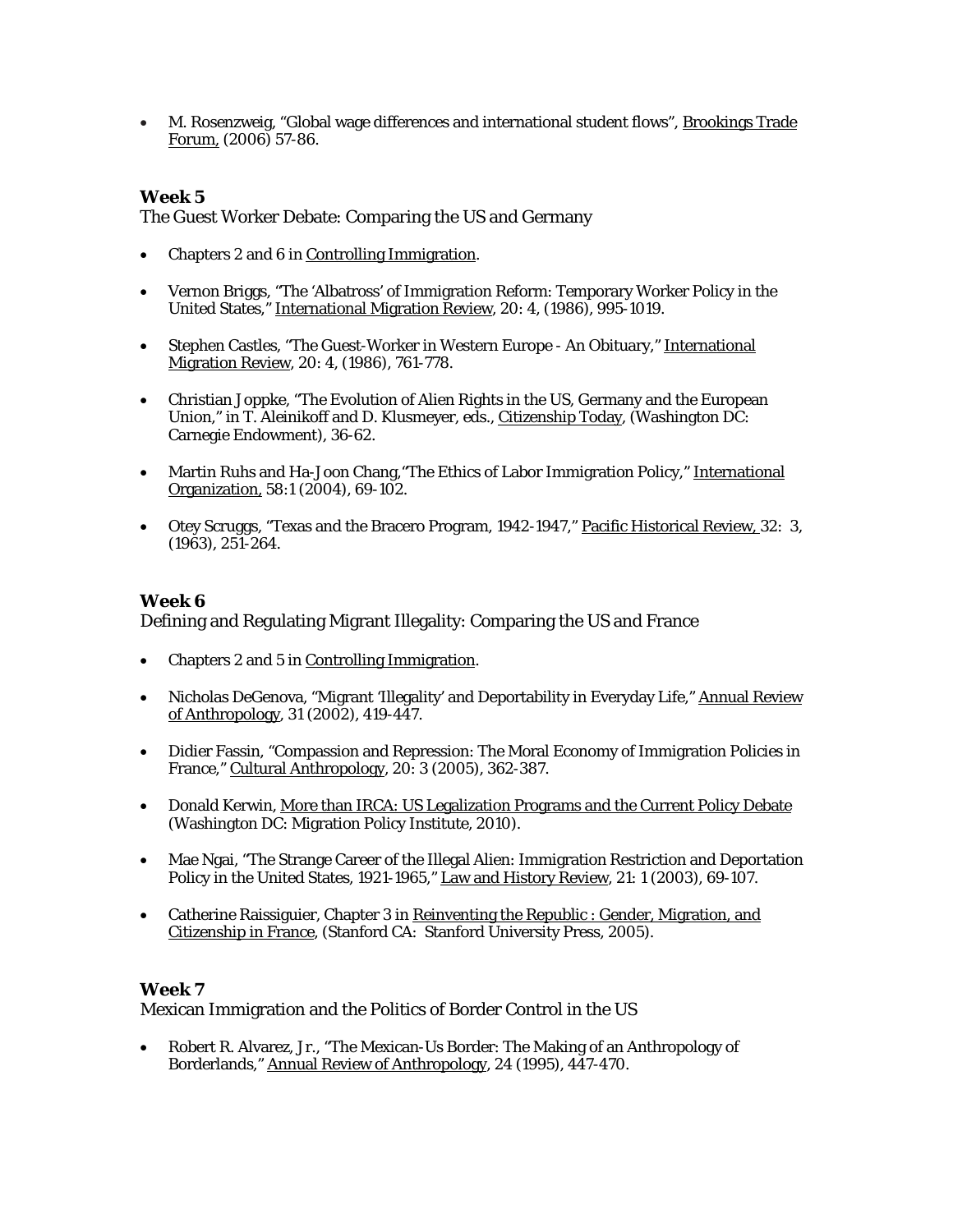- Kitty Calavita, "The New Politics of Immigration: "Balanced-Budget Conservatism" and the Symbolism of Proposition 187," Social Problems, 43: 3 (1996), 284-305.
- Douglas Massey Jorge Durand, and Nolan Malone, Chapter selection TBA in Beyond Smoke and Mirrors: Mexican Immigration in an Era of Economic Integration, (New York: Russell Sage Foundation, 2003).
- Kris Kobach, "Reinforcing the Rule of Law: What States Can and Should Do to Reduce Illegal Immigration," Georgetown Immigration Law Journal, 22 (2008) 459-483.
- Philip Kretsedemas, Chapter 15 in Keeping Out the Other: A Critical Introduction to Immigration Enforcement Today, D. Brotherton and P. Kretsedemas, eds., (New York: Columbia University Press).

Migration, Migrant Rights and Border Control in "Fortress Europe"

- Chapters 9 and 10 in Controlling Immigration.
- Bob Hepple, "Race and Law in Fortress Europe," The Modern Law Review, 67: 1 (2004), 1-15.
- Russell King, Chapter 1 in Eldorado or Fortress? Migration in Southern Europe, Russell King, Gabriella Lazaridis, eds., (New York: MacMillan Palgrave, 2000).
- Mirjana Morokvasic, "'Settled in Mobility': Engendering Post-Wall Migration in Europe," Feminist Review, 77,(2004) 7-25.
- Gregory White, "Encouraging Unwanted Immigration: A Political Economy of Europe's Efforts to Discourage North African Immigration," Third World Quarterly, 20: 4 (1999), 839- 854.

### **Week 9**

The Other Immigration Nations: A Comparative Look at Australia and Canada

- Chapters 3 and 4 in Controlling Immigration.
- Robert Birrell, "Immigration Control in Australia," Annals of the American Academy of Political and Social Science, 534, (1994), 106-117.
- F. Hawkins, (Chapter selection TBA), Critical Years in Immigration: Canada and Australia Compared, (Montreal: McGill-Queens University Press, 1991).
- Valerie Knowles (Chapter selection TBA), Strangers at Our Gates: Canadian Immigration and Immigration Policy, (Toronto: Dundurn, 2007).
- James Walsh, "Navigating Globalization: Immigration Policy in Canada and Australia, 1945- 2007," Sociological Forum*,* 23: 4, (2008), 786-813.

### **Week 10**

Immigration in "Non-Immigration" Nations: Case Studies from South East Asia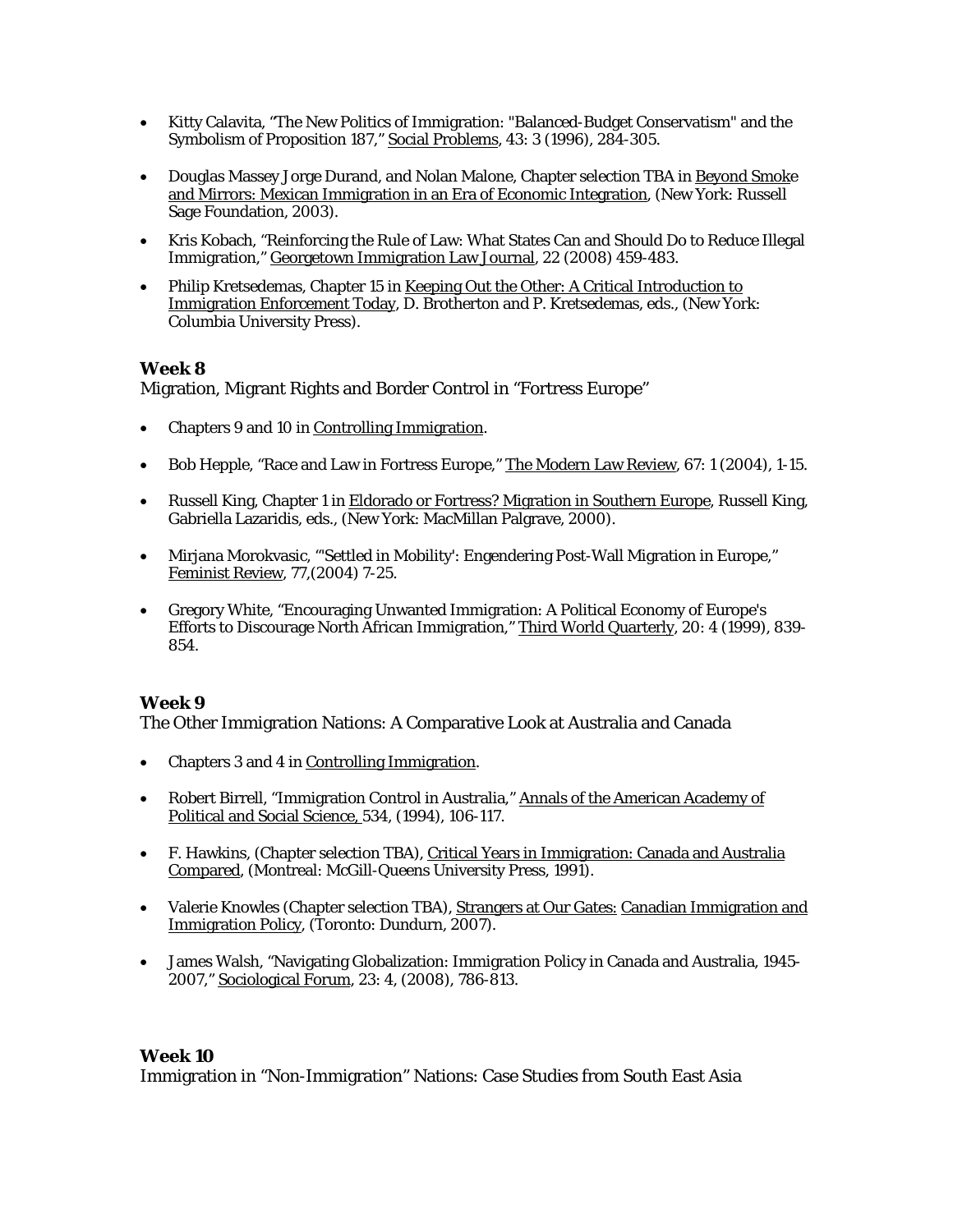- Chapters 3 and 4 in Controlling Immigration.
- Tsuneo Akaha and Anna Vassilieva, (Chapter selection TBA), Crossing National Borders: International Migration Issues in North East Asia, (UN University Press, 2006)
- Hae Yeon Choo, "Gendered Modernity and Ethnicized Citizenship: North Korean Settlers in Contemporary South Korea," Gender and Society, 20: 5 (2006), 576-604.
- Kiriro Morita and Saskia Sassen, "The New Illegal Immigration in Japan, 1980-1992," International Migration Review, 28: 1 (1994), 153-163.
- Nana Oishi, (Chapter selection TBA) Women in Motion: Globalization, State Policies and Labor Migration in Asia, (Stanford CA: Stanford University Press, 2005).
- Aiwha Ong, (Chapter selection TBA) Neoliberalism as Exception: Mutations in Citizenship and Sovereignty, (Durham NC: Duke University Press, 2006).

Immigration Controversies and Migrant Exclusion in the Global South: Case Studies from Africa and the Caribbean

- Aderanti Adepoju, (Chapter selection TBA), International Migration Within: To and From Africa in Globalized World, (Lego-Accra: Sub-Saharan Publishers, 2009).
- Belinda Dodson and Jonathan Crush, "A Report on Gender Discrimination in South Africa's 2002 Immigration Act: Masculinizingthe Migrant," Feminist Review, 77(2004), 96-119.
- David Howard, "Development, Racism, and Discrimination in the Dominican Republic," Development in Practice, 17: 6 (2007), 725-738.
- Alan Morris, "Race Relations and Racism in a Racially Diverse Inner City Neighbourhood: A Case Study of Hillbrow, Johannesburg," Journal of Southern African Studies, 25: 4 (1999), 667-694.
- Michael Neocosmos (Chapter selection TBA), From 'Foreign Natives' to 'Native Foreigners': Explaining Xenophobia in Post-Apartheid South Africa (Dhakar: CODESRIA, 2010).
- Shalina Puri, ed. (Chapter selection TBA), Marginal Migrations: The Circulation of Cultures Within the Caribbean, (Oxford: MacMillan Caribbean, 2003).

## **Week 12**

Gender, Sexuality and Statelessness: Issues in International Asylum Law

- Rodi Alvarado asylum case (selected Federal court documents and policy analysis from the Center for Gender and Refugee Studies/University of California, Hastings College of Law)
- Dierdre Conlon, "Becoming Legible and 'Legitimized': Subjectivation and Governmentality among Asylum Seekers in Ireland," in Unwanted Sojourners (New York: Routledge, forthcoming).
- Jeremy Hein, "Refugees, Immigrants, and the State," Annual Review of Sociology, 19 (1993), 43-59.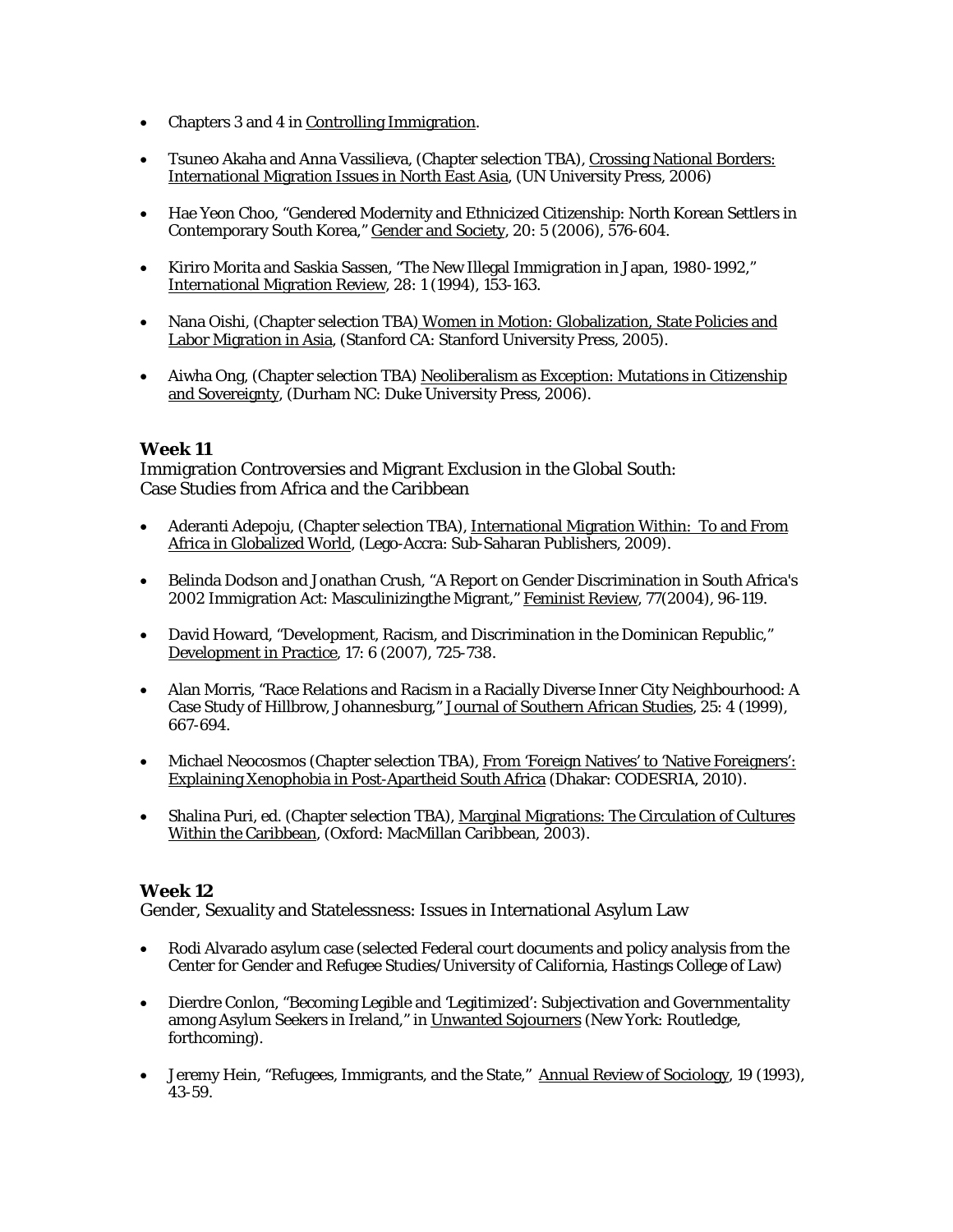- Talia Inlender, "Status Quo or Sixth Ground? Adjudicating Gender Asylum Claims," in S.Benhabib and J. Resnick, Migrations and Mobilities, (New York: NYU Press, 2009).
- Kathleen Jones, "Citizenship in a Women-Friendly Polity," in Gershon Shafir, ed., The Citizenship Debates, (Minneapolis: University of Minnesota Press, 1998), 221-250.
- Jacqueline Polanco, "The Dominican LGBTIQ Movement and Asylum Claims in the US and Canada," in Unwanted Sojourners (New York: Routledge, forthcoming).

European Union and North American Perspectives on Immigration, Social Rights and Social Welfare

- George Borjas, "Immigration and Welfare Magnets," Journal of Labor Economics, 17: 4 (1999), 607-637.
- Andrew Geddes and Michael Bommes, eds., (Chapter selection TBA), Immigration and Welfare (European Perspectives), (New York: Routledge/Taylor & Francis, 2007).
- Philip Kretsedemas, "Reconsidering Immigrant Welfare Restrictions: A Critical Review of Post Keynesian Welfare Policy," Stanford Law and Policy Review. 16: 2 (2005), 463-480.
- Alejandra Marchevsky and Jeanne Theoharis, (Chapter selection TBA), Not Working: Latina Immigrants, Low Wage Jobs and the Failure of Welfare Reform, (New York: NYU Press, 2006).
- Audrey Singer, "Welfare Reform and Immigration: A Policy Review," in P. Kretsedemas and A. Aparicio, Immigrants, Welfare Reform and the Poverty of Policy (Westport CT: Greenwood/Praeger).
- John Shields, "No Safe Haven: Work, Welfare and the Growth of Immigrant Exclusion," in P. Kretsedemas and A. Aparicio, Immigrants, Welfare Reform and the Poverty of Policy (Westport CT: Greenwood/Praeger).
- Andrew Sobel, ed., (Chapter selection TBA), Challenges of Globalization: Immigration, Social Welfare, Global Governance, (New York: Routledge, 2009).
- Wim van Oorschot and Wilfred Uunk, "Welfare Spending and the Public's Concern for Immigrants: Multilevel Evidence for Eighteen European Countries," Comparative Politics, 40: 1 (2007), 63-82.

### **Week 14**

Discussion of Final Paper Drafts

### **Week 15**

Looking Beyond the Nation… Evaluating Postnationality as a Theoretical and Ethical Framework for Migrant Rights

• Kathleen Arnold (Chapter selection TBA), American Immigration After 1996: The Shifting Ground of Political Inclusion, (Philadelphia PA: Pennsylvania State University Press).